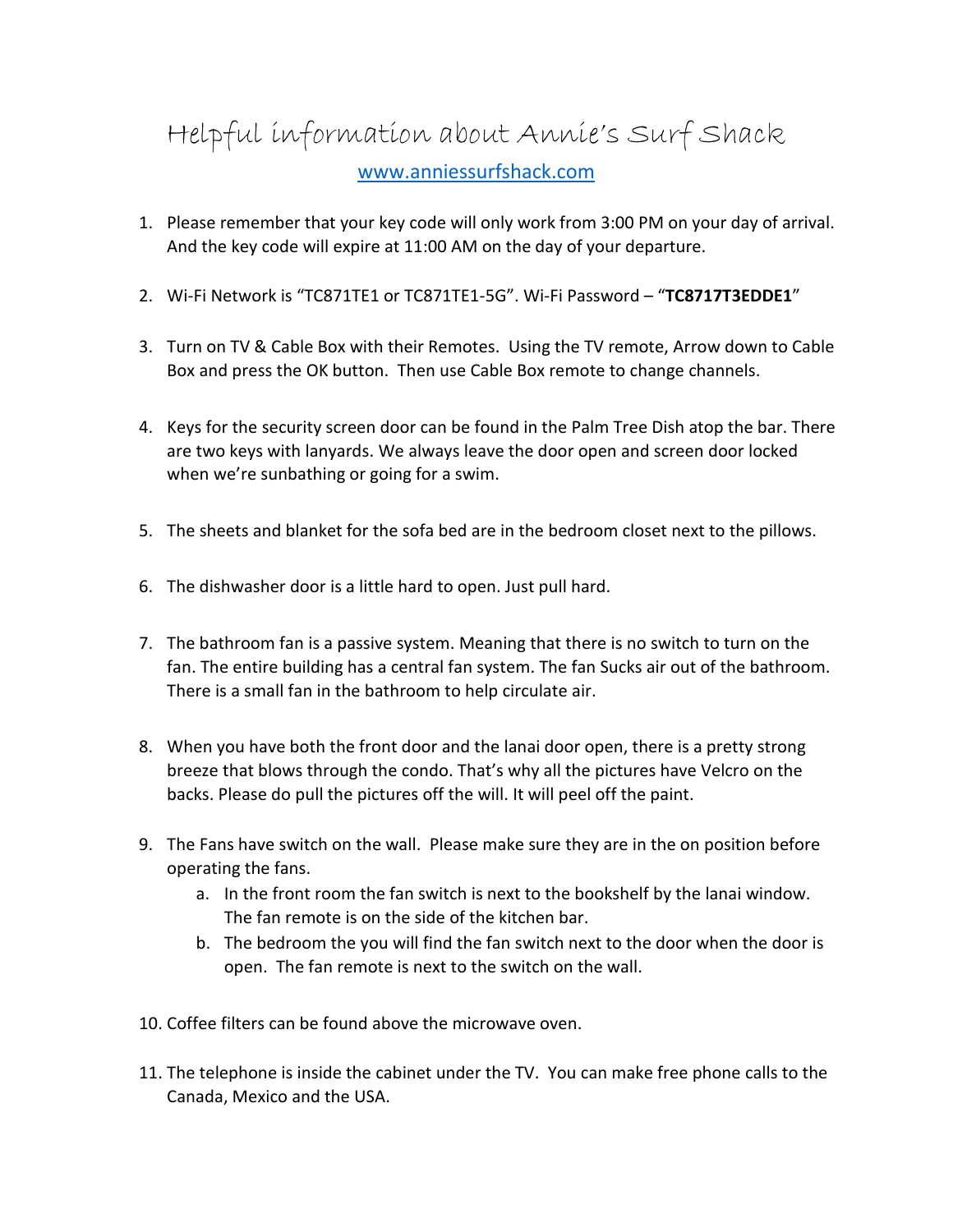- 12. Please place your parking pass in your car dashboard. We are allowed only one car per unit. *Extra parking passes are in the kitchen drawer, top far right drawer facing the water.*
- 13. *Warning!* No hanging clothing or towels over the lanai railing! Please use the hooks on the wall or the bathroom.
- 14. There are ice trays in the freezer. There is a metal bowl in the freezer to keep you ice in. Fill them up the first night, or you'll be sorry.
- 15. The oven/stove top control knobs are easily turned on. If you bump the knobs, they will turn on. So please don't place anything on the stove top when not cooking.
- 16. Towels: Beach towels will be on the bed in the bedroom when you check in. Bathroom towels can be found under the sink in the bathroom or in the drawers.
- 17. We are under contract from our Cleaning Company, we are not allowed to keep wet condiments and oils in the condo between guests. This is out of health concerns and pest issues. We try and supply the basics Salt & Pepper and spices. If you go through the cupboards you might find cooking spray and some left behind oils and coffee. But we cannot guarantee how safe they are or how old they are.

We hope you enjoy your stay with us. Please feel free to contact us is you need anything!

Aloha!